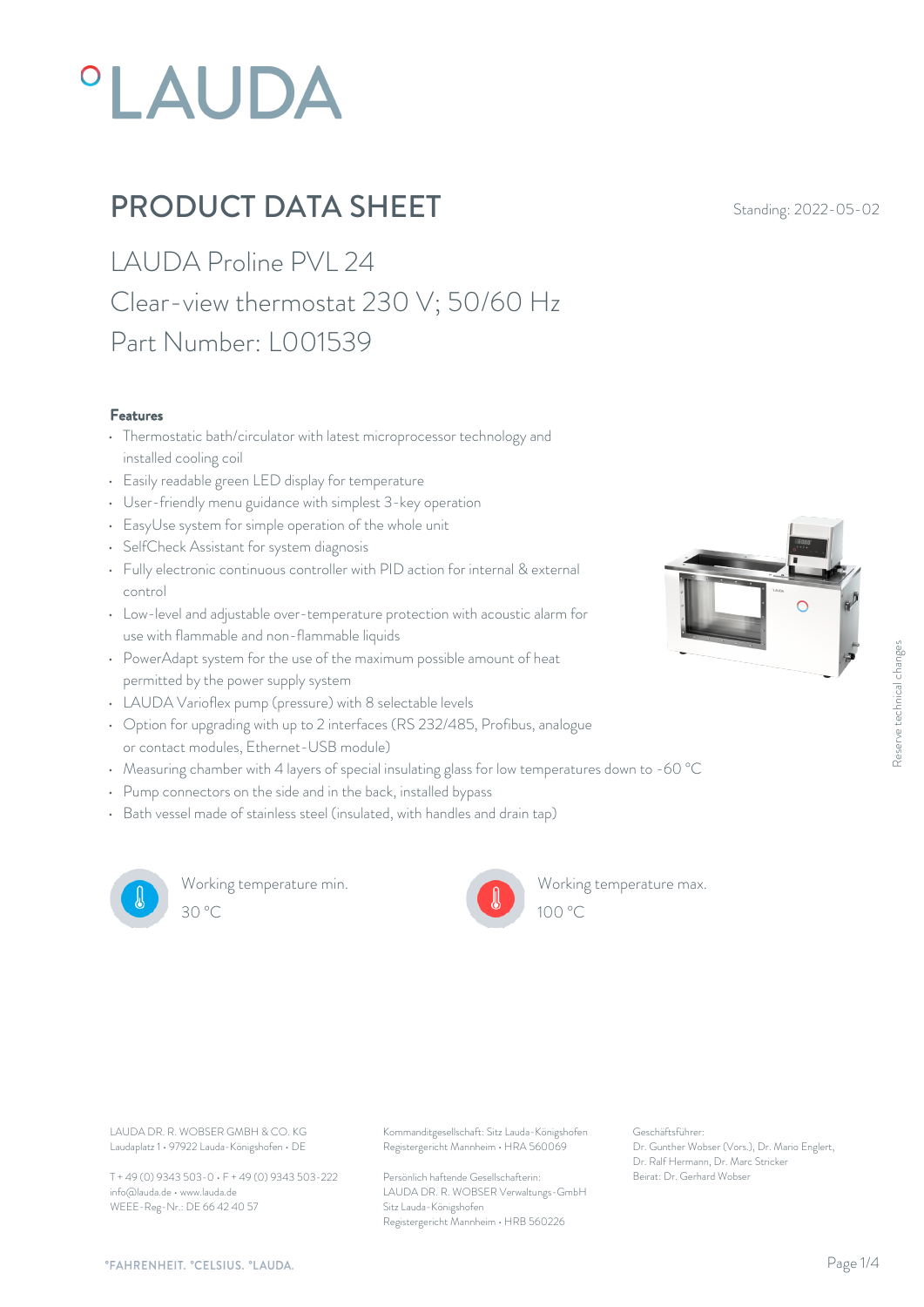## **°LAUDA**

### **PRODUCT DATA SHEET** Standing: 2022-05-02

LAUDA Proline PVL 24 Clear-view thermostat 230 V; 50/60 Hz Part Number: L001539

#### Technical Features (according to DIN 12876)

| Working temperature range                                                                                                               |                                                                                        | 30  100 °C<br>20  100 °C<br>$-60100 °C$                                               |                           |
|-----------------------------------------------------------------------------------------------------------------------------------------|----------------------------------------------------------------------------------------|---------------------------------------------------------------------------------------|---------------------------|
| Working temperature range with external cooling                                                                                         |                                                                                        |                                                                                       |                           |
| Operating temperature range                                                                                                             |                                                                                        |                                                                                       |                           |
| Ambient temperature range                                                                                                               | 540 °C                                                                                 |                                                                                       |                           |
| Temperature stability                                                                                                                   | $0.01 \pm K$                                                                           |                                                                                       |                           |
| Heater power max.                                                                                                                       | 3.6 kW                                                                                 |                                                                                       |                           |
| Current max.                                                                                                                            | 16 A                                                                                   |                                                                                       |                           |
| Power consumption max.                                                                                                                  | 3.7 kW                                                                                 | 0.8 bar<br>25 L/min                                                                   |                           |
| Pump Pressure max.                                                                                                                      |                                                                                        |                                                                                       |                           |
| Pump flow rate pressure max.                                                                                                            |                                                                                        |                                                                                       |                           |
| Bath volume min. / max.                                                                                                                 |                                                                                        | 19.0 / 24.0 L<br>405 x 135 x 320 mm<br>740 x 282 x 590 mm<br>46 kg<br>230 V; 50/60 Hz | Reserve technical changes |
| Size of bath $(W \times D \times H)$                                                                                                    |                                                                                        |                                                                                       |                           |
| Overall dimensions (WxDxH)                                                                                                              |                                                                                        |                                                                                       |                           |
| Weight                                                                                                                                  |                                                                                        |                                                                                       |                           |
| Power supply                                                                                                                            |                                                                                        |                                                                                       |                           |
| Power plug                                                                                                                              |                                                                                        | Power cord with angled plug (CEE7/7)                                                  |                           |
| <b>Standard accessories</b><br>• 4 screw caps, 4 closing plugs<br>• 2 nipples 13 mm for pump connectors<br>• 2 nipples for cooling coil |                                                                                        |                                                                                       |                           |
| LAUDA DR. R. WOBSER GMBH & CO. KG<br>Laudaplatz 1 · 97922 Lauda-Königshofen · DE                                                        | Kommanditgesellschaft: Sitz Lauda-Königshofen<br>Registergericht Mannheim · HRA 560069 | Geschäftsführer:<br>Dr. Gunther Wobser (Vors.), Dr. Mario Englert,                    |                           |
| T + 49 (0) 9343 503-0 · F + 49 (0) 9343 503-222                                                                                         | Persönlich haftende Gesellschafterin:                                                  | Dr. Ralf Hermann, Dr. Marc Stricker<br>Beirat: Dr. Gerhard Wobser                     |                           |

#### Standard accessories

- 4 screw caps, 4 closing plugs
- 2 nipples 13 mm for pump connectors
- 2 nipples for cooling coil

T + 49 (0) 9343 503-0 • F + 49 (0) 9343 503-222 info@lauda.de • www.lauda.de WEEE-Reg-Nr.: DE 66 42 40 57

> Persönlich haftende Gesellschafterin: Beirat: Dr. Gerhard Wobse LAUDA DR. R. WOBSER Verwaltungs-GmbH Sitz Lauda-Königshofen Registergericht Mannheim • HRB 560226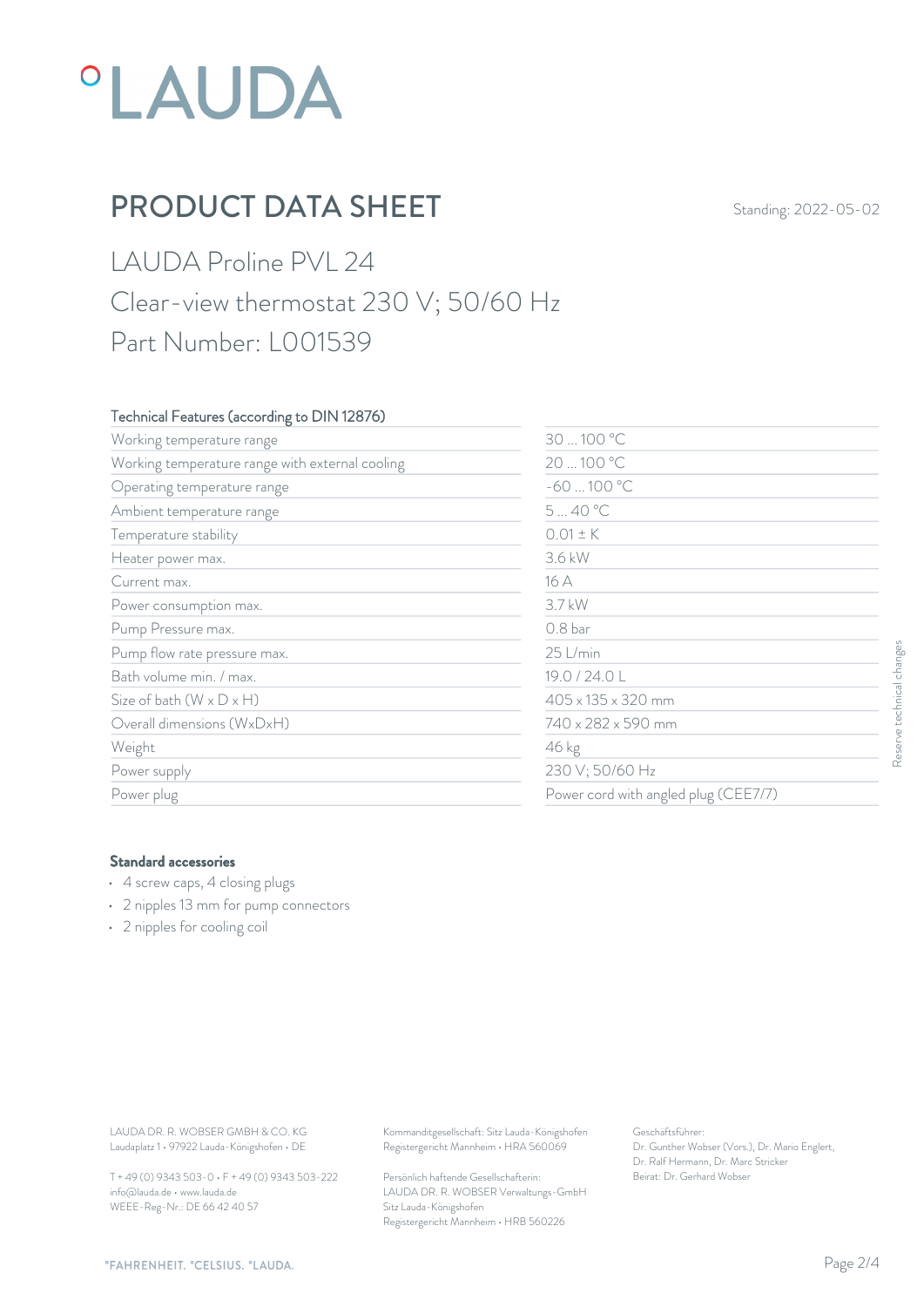

## **PRODUCT DATA SHEET** Standing: 2022-05-02

LAUDA Proline PVL 24

Clear-view thermostat 230 V; 50/60 Hz

Part Number: L001539



Laudaplatz 1 • 97922 Lauda-Königshofen • DE

T + 49 (0) 9343 503-0 • F + 49 (0) 9343 503-222 info@lauda.de • www.lauda.de WEEE-Reg-Nr.: DE 66 42 40 57

LAUDA DR. R. WOBSER GMBH & CO. KG Kommanditgesellschaft: Sitz Lauda-Königshofen Geschäftsführer: Registergericht Mannheim • HRA 560069

> Persönlich haftende Gesellschafterin: Beirat: Dr. Gerhard Wobse LAUDA DR. R. WOBSER Verwaltungs-GmbH Sitz Lauda-Königshofen Registergericht Mannheim • HRB 560226

Geschäftsführer: Dr. Gunther Wobser (Vors.), Dr. Mario Englert, Dr. Ralf Hermann, Dr. Marc Stricker